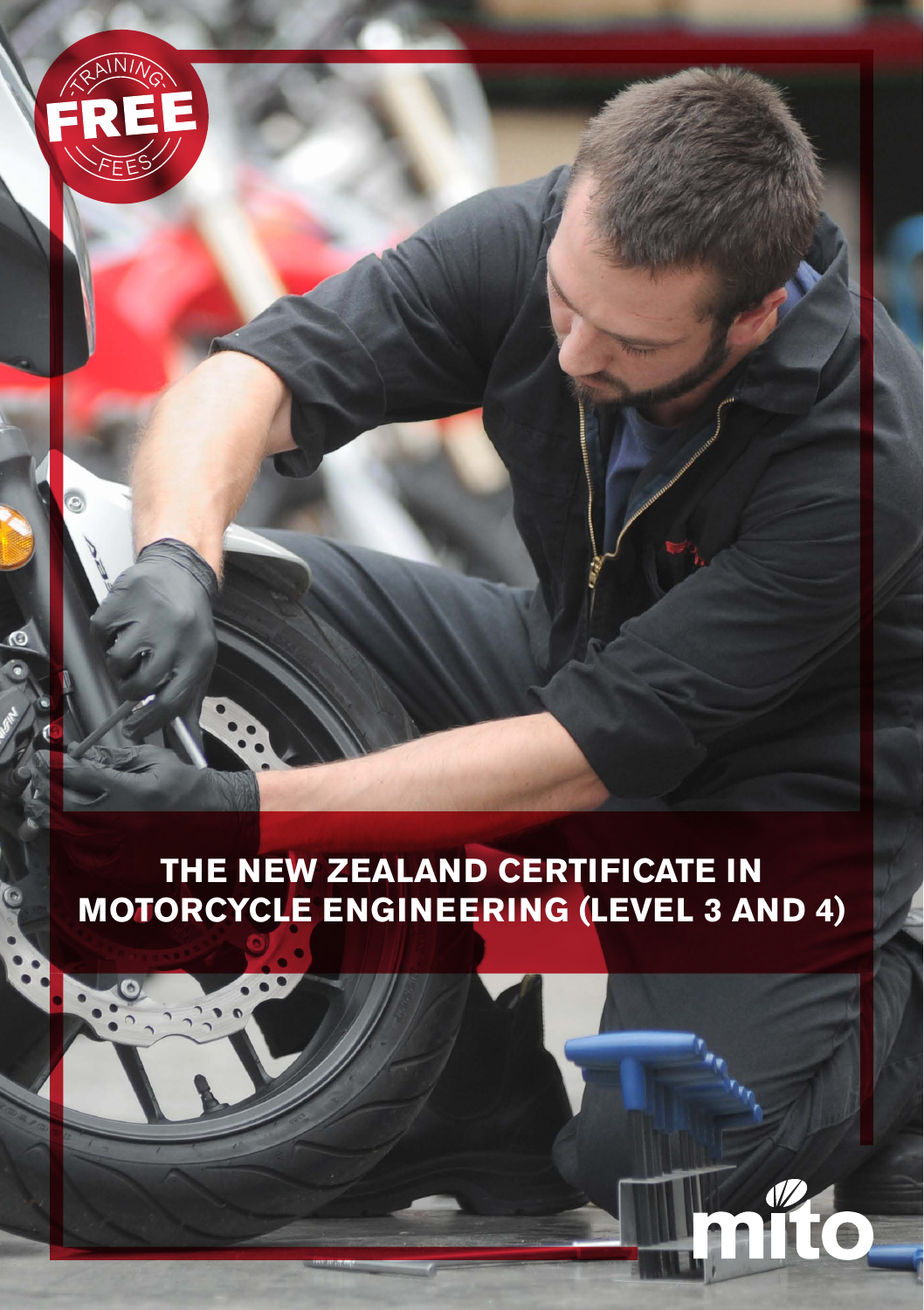MITO's new training programme will provide you with the skills and knowledge to safely and effectively diagnose and repair faults on motorcycles – including all-terrain vehicles, utility task vehicles and recreational off-highway vehicles.

Designed in consultation with industry, this programme will ensure that you can keep motorcycles running smoothly and safely - whether you've been in the industry for a while or are just starting out in your career.

#### Programme Outline

The programme that leads to the qualification is made up of 282 credits and is expected to take 3.5 - 4 years to complete.

The training programme includes a mix of practical training and assessment, undertaken in the workplace, and eLearning, allowing you to complete theory elements of the programme at your own pace. You will have access to hundreds of videos, interactive simulations and theory assessments, which can be easily accessed at any time and from any device – mobile phone, tablet or PC.

| <b>QUALIFICATION OUTCOMES</b> |                                                                                                                               | <b>LEVEL</b> | <b>CREDIT</b> |
|-------------------------------|-------------------------------------------------------------------------------------------------------------------------------|--------------|---------------|
| <b>OUTCOME 1</b>              | Follow workplace policies, procedures and<br>relevant regulations to work safely and<br>effectively in an automotive workshop | 3            | 10            |
| <b>OUTCOME 2</b>              | Use tools and equipment to complete basic<br>workshop engineering tasks                                                       | 3            | $15\,$        |
| <b>OUTCOME 3</b>              | Apply fundamental automotive engineering<br>knowledge to service engine and driveline<br>systems                              | 3            | 30            |
| <b>OUTCOME 4</b>              | Check operation of, and perform minor<br>repairs on, electrical and electronic systems                                        | 3            |               |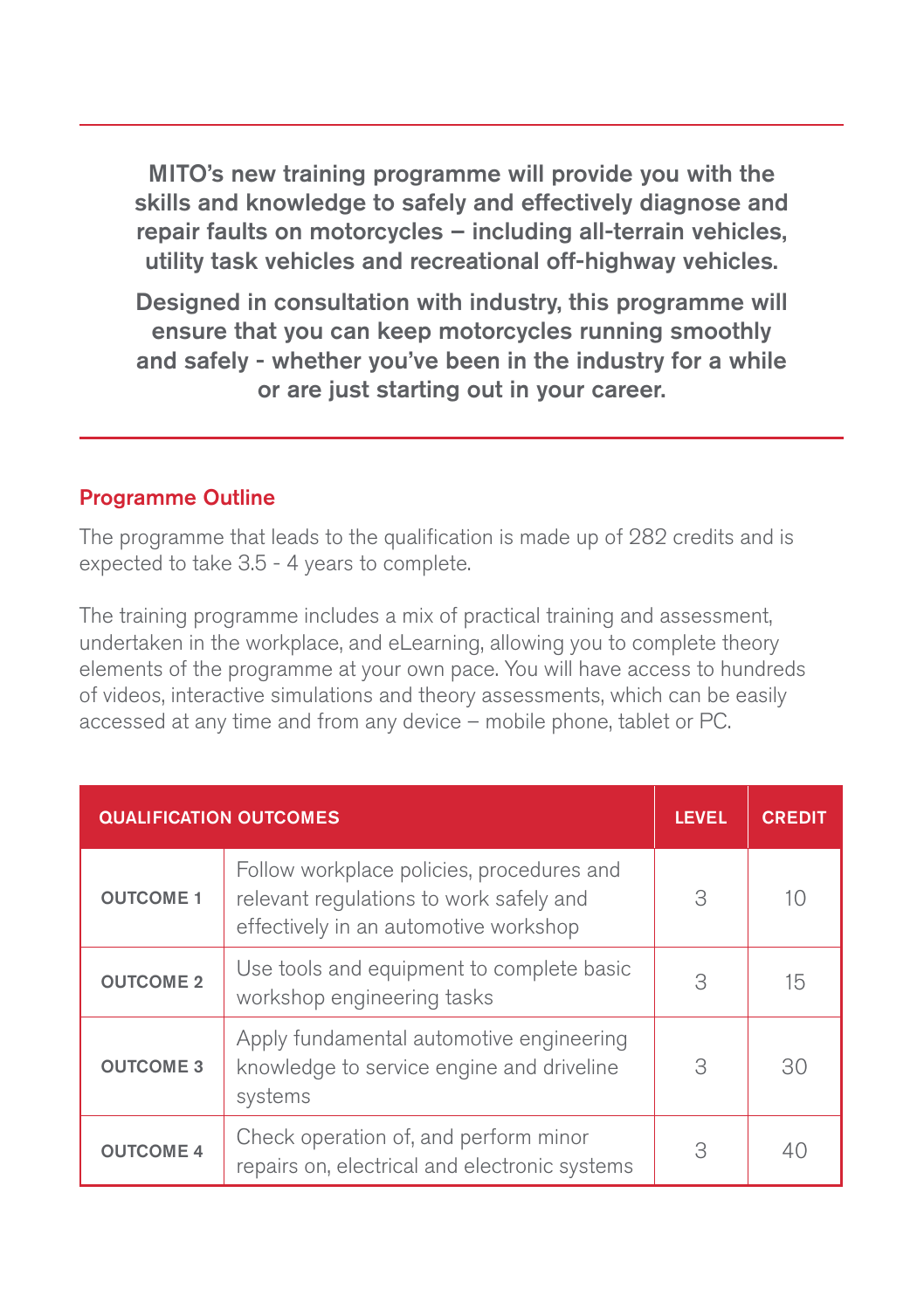| <b>QUALIFICATION OUTCOMES</b> |                                                                                                              | <b>LEVEL</b> | <b>CREDIT</b> |
|-------------------------------|--------------------------------------------------------------------------------------------------------------|--------------|---------------|
| <b>OUTCOME 5</b>              | Apply fundamental automotive engineering<br>knowledge to service steering, suspension<br>and brake systems   | 3            | 25            |
| <b>OUTCOME 6</b>              | Monitor the workplace and respond to<br>issues as required to maintain a safe and<br>effective workplace     | 4            | 15            |
| <b>OUTCOME 7</b>              | Apply the appropriate precautionary<br>measures when servicing and repairing high<br>risk motorcycle systems | $\Delta$     | 10            |
| <b>OUTCOME 8</b>              | Diagnose and repair common faults in<br>motorcycle engines and driveline systems                             | $\Delta$     | 55            |
| <b>OUTCOME 9</b>              | Diagnose and repair common faults in<br>motorcycle electronic and electrical systems                         | 4            | 45            |
| <b>OUTCOME 10</b>             | Diagnose and repair common faults in<br>motorcycle steering, suspension and<br>braking systems               | 4            | 35            |

### Entry Requirements

You must be employed full-time in the industry to enrol in this programme.

### Programme Fee

There is no training fee for this programme until 31 December 2022.